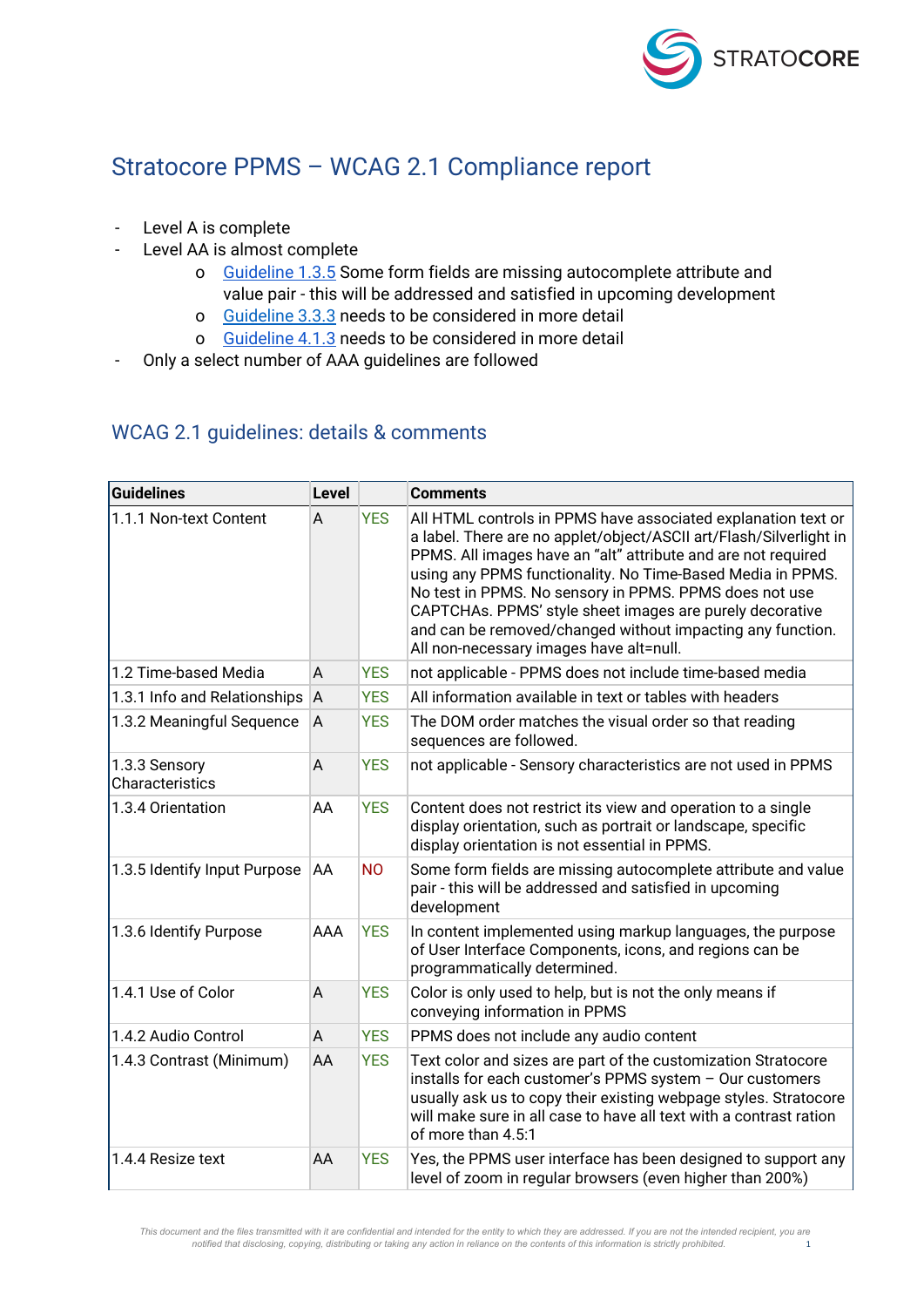

| 1.4.5 Images of Text                             | AA         | <b>YES</b> | Images of text are not used in PPMS outside logos that are part<br>of the presentation (that are not used by any functionality)                                                                                       |
|--------------------------------------------------|------------|------------|-----------------------------------------------------------------------------------------------------------------------------------------------------------------------------------------------------------------------|
| 1.4.6 Contrast (Enhanced)                        | <b>AAA</b> | <b>OPT</b> | As font styles in PPMS are parts of the style sheet customized<br>for each customer. We would be happy to choose contrast<br>values of 7:1 if requested.                                                              |
| 1.4.7 Low or No<br><b>Background Audio</b>       | <b>AAA</b> | <b>YES</b> | PPMS does not include any audio content                                                                                                                                                                               |
| 1.4.8 Visual Presentation                        | AAA        | <b>OPT</b> | All of 1.4.8 may not be possible in all PPMS pages. However,<br>presentation in PPMS is handled by the style sheet that is<br>customized for each customer and can be used to adjust to<br>such purposes if required. |
| 1.4.9 Images of Text (No<br>Exception)           | <b>AAA</b> | <b>OPT</b> | Logotypes are being supplied by customers for their style sheet                                                                                                                                                       |
| 1.4.10 Reflow                                    | AA         | <b>YES</b> | When the browser zoom is used to scale content in PPSM, it<br>reflows - it is presented in one column so that scrolling in more<br>than one direction is not necessary.                                               |
| 1.4.11 Non-Text Contrast                         | AA         | <b>YES</b> | PPMS is designed so that active user interface components<br>and meaningful graphics are distinguishable by people with<br>moderately low vision.                                                                     |
| 1.4.12 Text Spacing                              | AA         | <b>YES</b> | No loss of content or functionality occurs when changing text<br>spacing                                                                                                                                              |
| 1.4.13 Content on Hover or<br>Focus              | AA         | <b>YES</b> | PPMS does not employ hover or focus to trigger additional<br>content                                                                                                                                                  |
| 2.1.1 Keyboard                                   | A          | <b>YES</b> | PPMS only use default HTML forms that are fully operable with<br>a keyboard, with input labels for radio buttons, checkboxes                                                                                          |
| 2.1.2 No Keyboard Trap                           | Α          | <b>YES</b> | PPMS does not contain any keyboard trap                                                                                                                                                                               |
| 2.1.3 Keyboard (No<br>Exception)                 | AAA        | <b>YES</b> |                                                                                                                                                                                                                       |
| 2.1.4 Character Key<br>Shortcuts                 | Α          | <b>YES</b> | Character key shortcuts are not forced in PPMS                                                                                                                                                                        |
| 2.2.1 Timing Adjustable                          | A          | <b>YES</b> | PPMS has no time limits except for the essential<br>security-related timeout in case of inactivity for more than XX<br>hours (this parameter can be set by the customer $-$ default is<br>3h)                         |
| 2.2.2 Pause, Stop, Hide                          | Α          | <b>YES</b> | There is no moving, blinking, scrolling mechanism in PPMS. All<br>auto-updating can be stopped.                                                                                                                       |
| 2.2.3 No Timing                                  | AAA        | <b>YES</b> | Timing in PPMS is nonexistent or non-essential                                                                                                                                                                        |
| 2.2.4 Interruptions                              | AAA        | <b>YES</b> | PPMS does not contain any interruption mechanism                                                                                                                                                                      |
| 2.2.5 Re-authenticating                          | AAA        | <b>NO</b>  | The user will be sent back to the part of PPMS he/she was.<br>However some operations like some forms may need to be<br>restarted if the operation was not fully completed before the<br>expiration.                  |
| 2.2.6 Timeouts                                   | AAA        | <b>YES</b> | Users are warned about inactivity resulting in timeouts                                                                                                                                                               |
| 2.3.1 Three Flashes or<br><b>Below Threshold</b> | A          | <b>YES</b> | PPMS does not contain any flashing                                                                                                                                                                                    |
| 2.3.2 Three Flashes                              | AAA        | <b>YES</b> | PPMS does not contain any flashing                                                                                                                                                                                    |
| 2.3.3 Animation from<br>Interactions             | AAA        | <b>YES</b> | PPMS does not contain animated content                                                                                                                                                                                |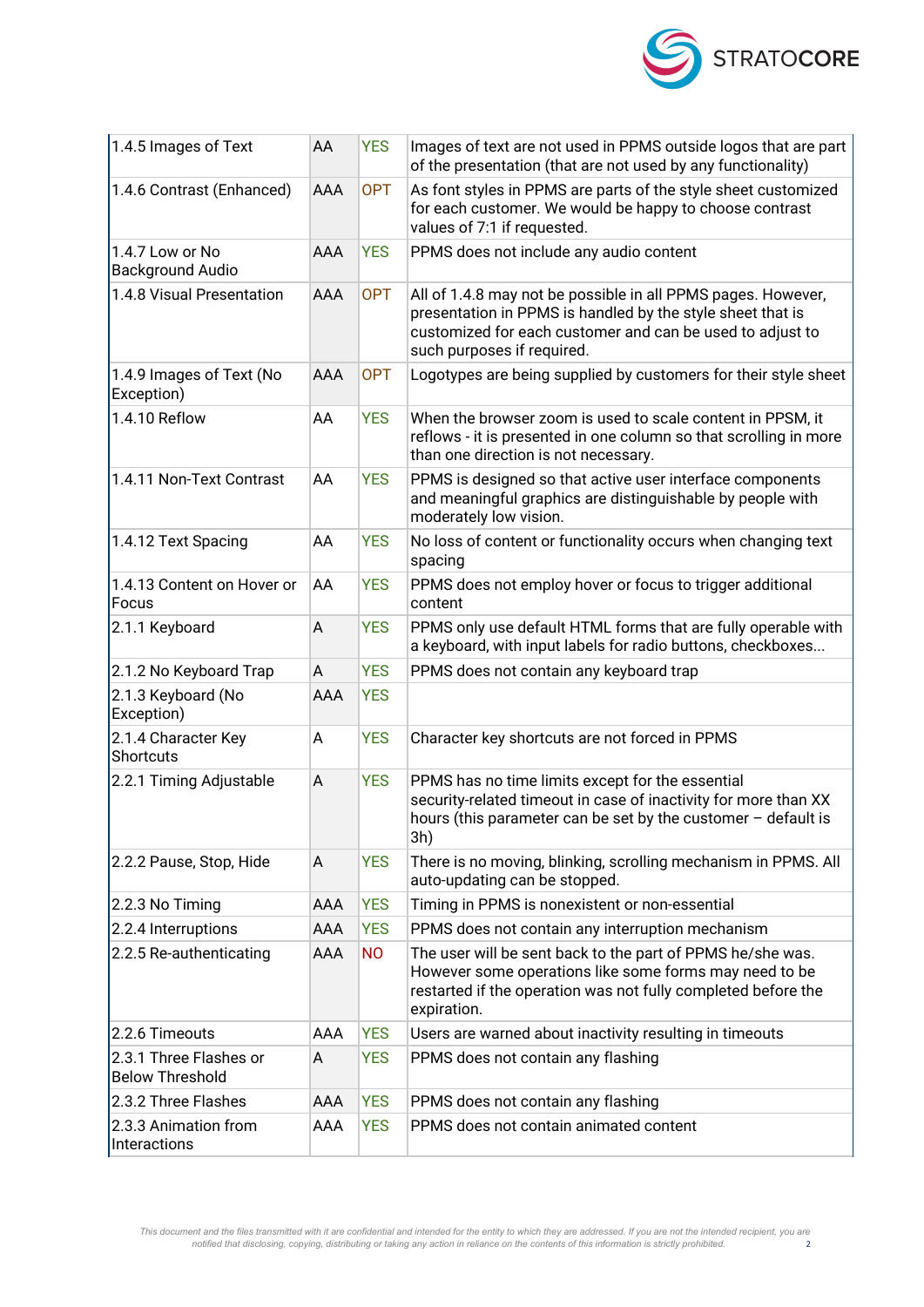

| 2.4.1 Bypass Blocks                  | A          | <b>YES</b> | Except for the main navigation menu (that is not content),<br>PPMS does not contain any block of content that is repeated on<br>multiple web pages. A #top anchor is available to access the<br>top of the main section of each page. Each main content of the<br>page starts with a heading element. |
|--------------------------------------|------------|------------|-------------------------------------------------------------------------------------------------------------------------------------------------------------------------------------------------------------------------------------------------------------------------------------------------------|
| 2.4.2 Page Titled                    | A          | <b>YES</b> | PPMS will describe in the title which core facility is being<br>addressed                                                                                                                                                                                                                             |
| 2.4.3 Focus Order                    | A          | <b>YES</b> | Yes, focus order and reading order are always the same                                                                                                                                                                                                                                                |
| 2.4.4 Link Purpose (In<br>Context)   | Α          | <b>YES</b> |                                                                                                                                                                                                                                                                                                       |
| 2.4.5 Multiple Ways                  | AA         | <b>YES</b> | Yes, both the home page and the navigation link provide access<br>to the various pages/functions of the software (or start page of<br>their process)                                                                                                                                                  |
| 2.4.6 Headings and Labels            | AA         | <b>YES</b> |                                                                                                                                                                                                                                                                                                       |
| 2.4.7 Focus Visible                  | AA         | <b>YES</b> |                                                                                                                                                                                                                                                                                                       |
| 2.4.8 Location                       | AAA        | <b>NO</b>  | In the URL, we make sure that the location of the is very<br>readable                                                                                                                                                                                                                                 |
| 2.4.9 Link Purpose (Link<br>Only)    | AAA        | <b>NO</b>  | Context of the text before the link may be important to identify<br>this purpose                                                                                                                                                                                                                      |
| 2.4.10 Section Headings              | AAA        | <b>YES</b> |                                                                                                                                                                                                                                                                                                       |
| 2.5.1 Pointer Gestures               | A          | <b>YES</b> | Content can generally be operated without multipoint or<br>path-based gestures.                                                                                                                                                                                                                       |
| 2.5.2 Pointer Cancellation           | A          | <b>YES</b> | For functionality that can be operated using a single pointer, the<br>down-event of the pointer is not used to execute any part of the<br>function; completion of the function is on the up-event                                                                                                     |
| 2.5.3 Label in Name                  | Α          | <b>YES</b> | For all controls with a visible label, the accessible name of the<br>control contains the same letters in the same order as the<br>visible label.                                                                                                                                                     |
| 2.5.4 Motion Actuation               | A          | <b>YES</b> | PPMS does not employ device motion or user motion<br>functionality                                                                                                                                                                                                                                    |
| 2.5.5 Target Size                    | AAA        | <b>YES</b> | The size of the target for pointer inputs is at least 44 by 44 CSS<br>pixels except occasionally when the target is in a sentence or<br>block of text                                                                                                                                                 |
| 2.5.6 Concurrent Input<br>Mechanisms | AAA        | <b>YES</b> | PPMS allows different modes of input when interacting with<br>web content                                                                                                                                                                                                                             |
| 3.1.1 Language of Page               | A          | <b>YES</b> | This is part of the HTML "lang" attribute in the html element of<br>PPMS pages                                                                                                                                                                                                                        |
| 3.1.2 Language of Parts              | AA         | <b>YES</b> | PPMS only includes text in English.                                                                                                                                                                                                                                                                   |
| 3.1.3 Unusual Words                  | AAA        | Maybe      | Treated like abbreviation (see below) - unsure if this is<br>acceptable                                                                                                                                                                                                                               |
| 3.1.4 Abbreviations                  | <b>AAA</b> | <b>YES</b> | PPMS include descriptions for a number of specific words<br>inside the text, using the "abbr" tag                                                                                                                                                                                                     |
| 3.1.5 Reading Level                  | AAA        | <b>NO</b>  | Texts in PPMS are kept in simple international English.<br>However PPMS is designed to help scientists and support staff.                                                                                                                                                                             |
| 3.1.6 Pronunciation                  | AAA        | <b>NO</b>  |                                                                                                                                                                                                                                                                                                       |
| 3.2.1 On Focus                       | A          | <b>YES</b> | Focus in PPMS does not initiate changes in context                                                                                                                                                                                                                                                    |
| 3.2.2 On Input                       | A          | <b>YES</b> | The overall structure remain the same basic context in PPMS<br>(additional field may become available when an input's value<br>changes)                                                                                                                                                               |